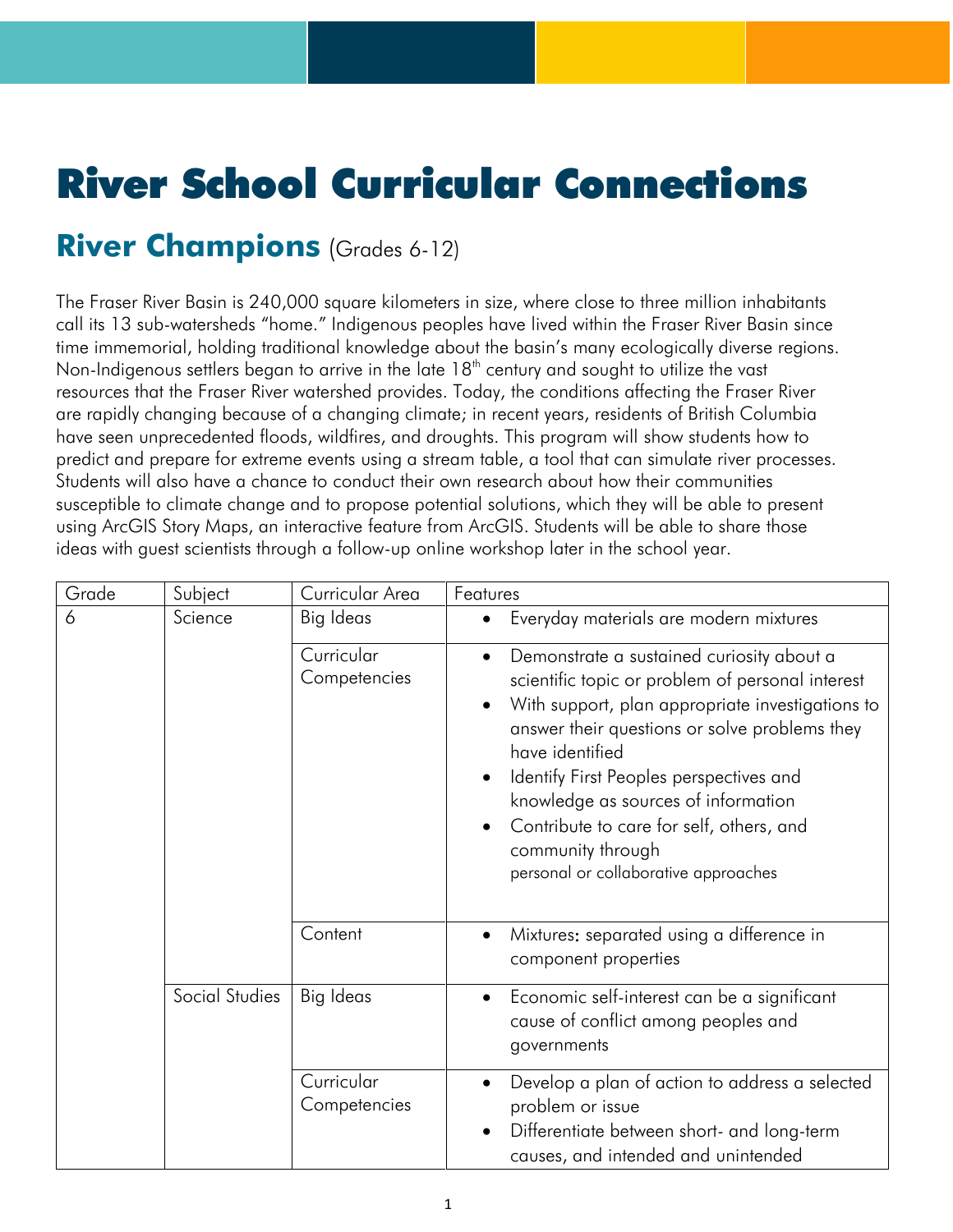|   |                |                            | consequences, of events, decisions, or<br>developments (cause and consequence)                                                                                                                                                                                                                                                                                                                                                                                                                                                                                                                                                                                             |
|---|----------------|----------------------------|----------------------------------------------------------------------------------------------------------------------------------------------------------------------------------------------------------------------------------------------------------------------------------------------------------------------------------------------------------------------------------------------------------------------------------------------------------------------------------------------------------------------------------------------------------------------------------------------------------------------------------------------------------------------------|
|   |                | Content                    | The urbanization and migration of people<br>Economic policies and resource management,<br>including effects on Indigenous people                                                                                                                                                                                                                                                                                                                                                                                                                                                                                                                                           |
| 7 | Science        | <b>Big Ideas</b>           | Earth and its climate have changed over<br>$\bullet$<br>geological time                                                                                                                                                                                                                                                                                                                                                                                                                                                                                                                                                                                                    |
|   |                | Curricular<br>Competencies | Demonstrate a sustained intellectual curiosity<br>about a scientific topic or problem of personal<br>interest<br>Make observations aimed at identifying their<br>own questions about the natural world<br>Experience and interpret the local environment<br>Apply First Peoples perspectives and<br>knowledge, other ways of knowing, and local<br>knowledge as sources of information<br>Communicate ideas, findings, and solutions to<br>problems, using scientific language,<br>representations, and digital technologies as<br>appropriate<br>Consider social, ethical, and environmental<br>implications of the findings from their own and<br>others' investigations |
|   |                | Content                    | First Peoples knowledge of changes in<br>biodiversity over time<br>Evidence of climate change over geological<br>time and the recent impacts of humans                                                                                                                                                                                                                                                                                                                                                                                                                                                                                                                     |
|   | Social Studies | Big Ideas                  | Geographic conditions shaped the emergence<br>$\bullet$<br>of civilizations                                                                                                                                                                                                                                                                                                                                                                                                                                                                                                                                                                                                |
|   |                | Curricular<br>Competences  | Make ethical judgements about past events,<br>$\bullet$<br>decisions, or actions, and assess the limitations<br>of drawing direct lessons from the past<br>Use Social Studies inquiry processes and skills<br>$\bullet$<br>to- ask questions; gather, interpret, and<br>analyze ideas; and communicate findings and<br>decisions                                                                                                                                                                                                                                                                                                                                           |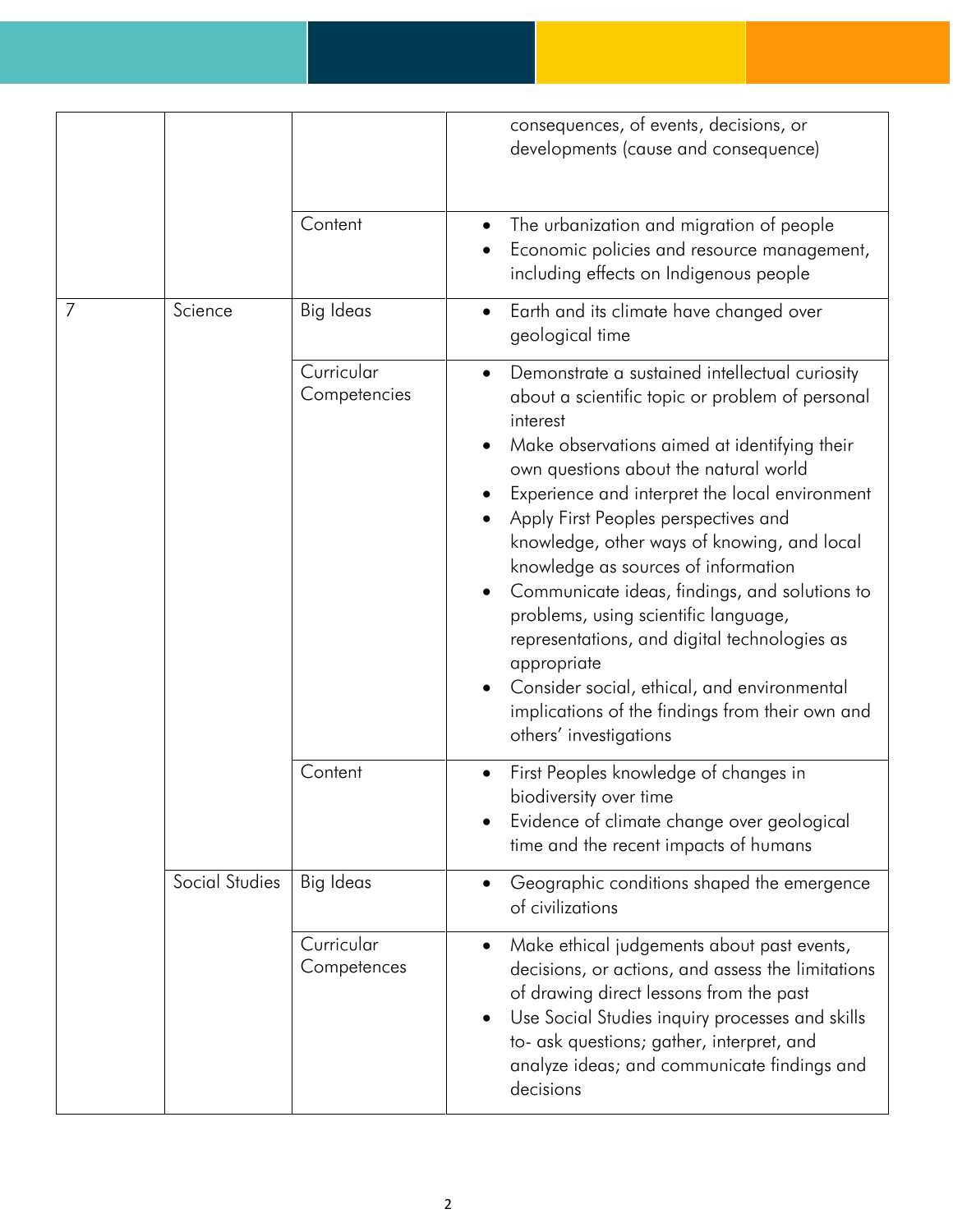|   |                | Content                    | Human responses to particular geographic<br>$\bullet$<br>challenges and opportunities, including<br>climates, landforms, and natural resources                                                                                                                                                                                                                                                                                                                                                                                        |
|---|----------------|----------------------------|---------------------------------------------------------------------------------------------------------------------------------------------------------------------------------------------------------------------------------------------------------------------------------------------------------------------------------------------------------------------------------------------------------------------------------------------------------------------------------------------------------------------------------------|
| 8 | Science        | Big Ideas                  | The theory of plate tectonics is the unifying<br>$\bullet$<br>theory that explains Earth's geological<br>processes                                                                                                                                                                                                                                                                                                                                                                                                                    |
|   |                | Curricular<br>Competences  | Demonstrate a sustained intellectual curiosity<br>$\bullet$<br>about a scientific topic or problem of personal<br>interest<br>Experience and interpret the local environment<br>Consider social, ethical, and environmental<br>implications of the findings from their own and<br>others' investigations<br>Communicate ideas, findings, and solutions or<br>problems, using scientific language,<br>representations, and digital technologies as<br>appropriate                                                                      |
|   |                | Content                    | First Peoples knowledge of: Local geological<br>$\bullet$<br>formations, significant local geological events                                                                                                                                                                                                                                                                                                                                                                                                                          |
|   | Social Studies | <b>Big Ideas</b>           | Human and environmental factors shape<br>$\bullet$<br>changes in population and living standards                                                                                                                                                                                                                                                                                                                                                                                                                                      |
|   |                | Curricular<br>Competencies | Use Social Studies inquiry processes and skills<br>$\bullet$<br>to ask questions; gather, interpret, and analyze<br>ideas; and communicate findings and<br>decisions.<br>Explain different perspectives on past or present<br>people, places, issues, or events, and compare<br>the values, worldviews, and beliefs of human<br>cultures and societies in different times and<br>places<br>Make ethical judgements about past events,<br>decisions, or actions, and assess the limitations<br>of drawing direct lessons from the past |
|   |                | Content                    | Changes in populations and living standards                                                                                                                                                                                                                                                                                                                                                                                                                                                                                           |
| 9 | Science        | Big Ideas                  | The biosphere, geosphere, hydrosphere, and<br>٠<br>atmosphere are interconnected, as matter<br>cycles and energy flows around them                                                                                                                                                                                                                                                                                                                                                                                                    |
|   |                | Curricular<br>Competencies | Demonstrate a sustained intellectual curiosity<br>about a scientific topic or problem of personal<br>interest                                                                                                                                                                                                                                                                                                                                                                                                                         |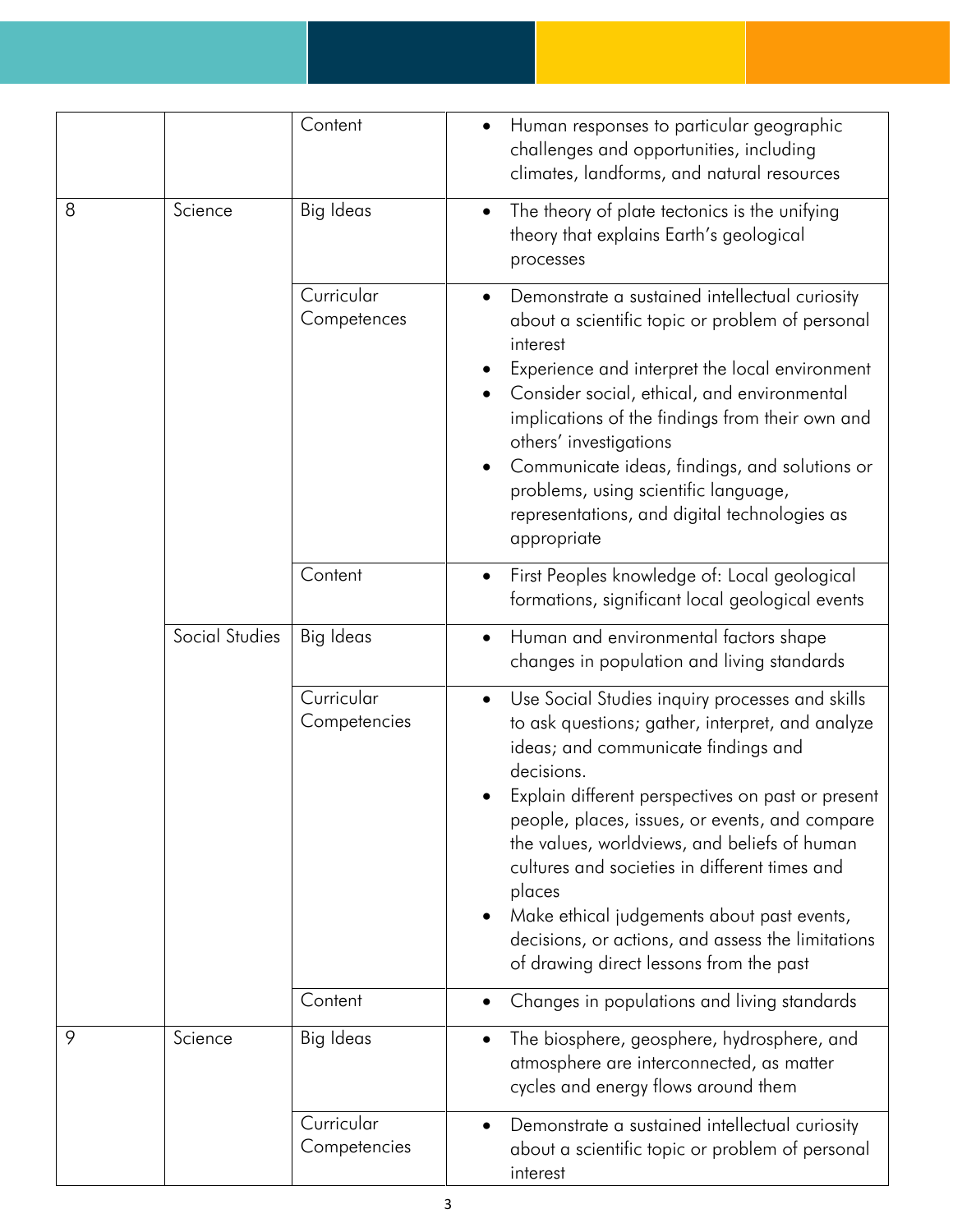|    |                |                            | Assess risks and address ethical, cultural,<br>and/or environmental issues associated with<br>their proposed methods and those of others<br>Use knowledge of scientific concepts to draw<br>$\bullet$<br>conclusions that are consistent with evidence<br>Consider social, ethical, and environmental<br>implications of the findings from their own and<br>other's investigations |
|----|----------------|----------------------------|------------------------------------------------------------------------------------------------------------------------------------------------------------------------------------------------------------------------------------------------------------------------------------------------------------------------------------------------------------------------------------|
|    |                | Content                    | Sustainability of systems<br>$\bullet$<br>First Peoples knowledge of interconnectedness<br>and sustainability                                                                                                                                                                                                                                                                      |
|    | Social Studies | <b>Big Ideas</b>           | The physical environment influences the nature<br>of political, social, and economic change                                                                                                                                                                                                                                                                                        |
|    |                | Curricular<br>Competences  | Make reasoned ethical judgements about<br>$\bullet$<br>actions in the past and present, and determine<br>appropriate ways to remember and respond<br>Assess how prevailing conditions and the<br>actions of individuals or groups affect events,<br>decisions, or developments.                                                                                                    |
|    |                | Content                    | Physiographic features of Canada and<br>$\bullet$<br>geological processes<br>Local, regional, and global conflicts                                                                                                                                                                                                                                                                 |
| 10 | Science        | <b>Big Ideas</b>           | Energy is conserved, and its transformation can<br>$\bullet$<br>affect living things and the environment                                                                                                                                                                                                                                                                           |
|    |                | Curricular<br>Competencies | Demonstrate a sustained intellectual curiosity<br>$\bullet$<br>about a scientific topic or problem of personal<br>interest<br>Experience and interpret the local environment<br>Apply First Peoples perspectives and<br>knowledge, other ways of knowing, and local<br>knowledge as sources of information                                                                         |
|    |                | Content                    | Practical applications and implications of<br>$\bullet$<br>chemical                                                                                                                                                                                                                                                                                                                |
|    | Social Studies | Big Ideas                  | Worldviews lead to different perspectives and<br>$\bullet$<br>ideas about development in Canadian society                                                                                                                                                                                                                                                                          |
|    |                | Curricular<br>Competencies | Use Social Studies inquiry processes and skills<br>$\bullet$<br>to ask questions; gather, interpret, and analyze<br>ideas; and communicate findings and<br>decisions.                                                                                                                                                                                                              |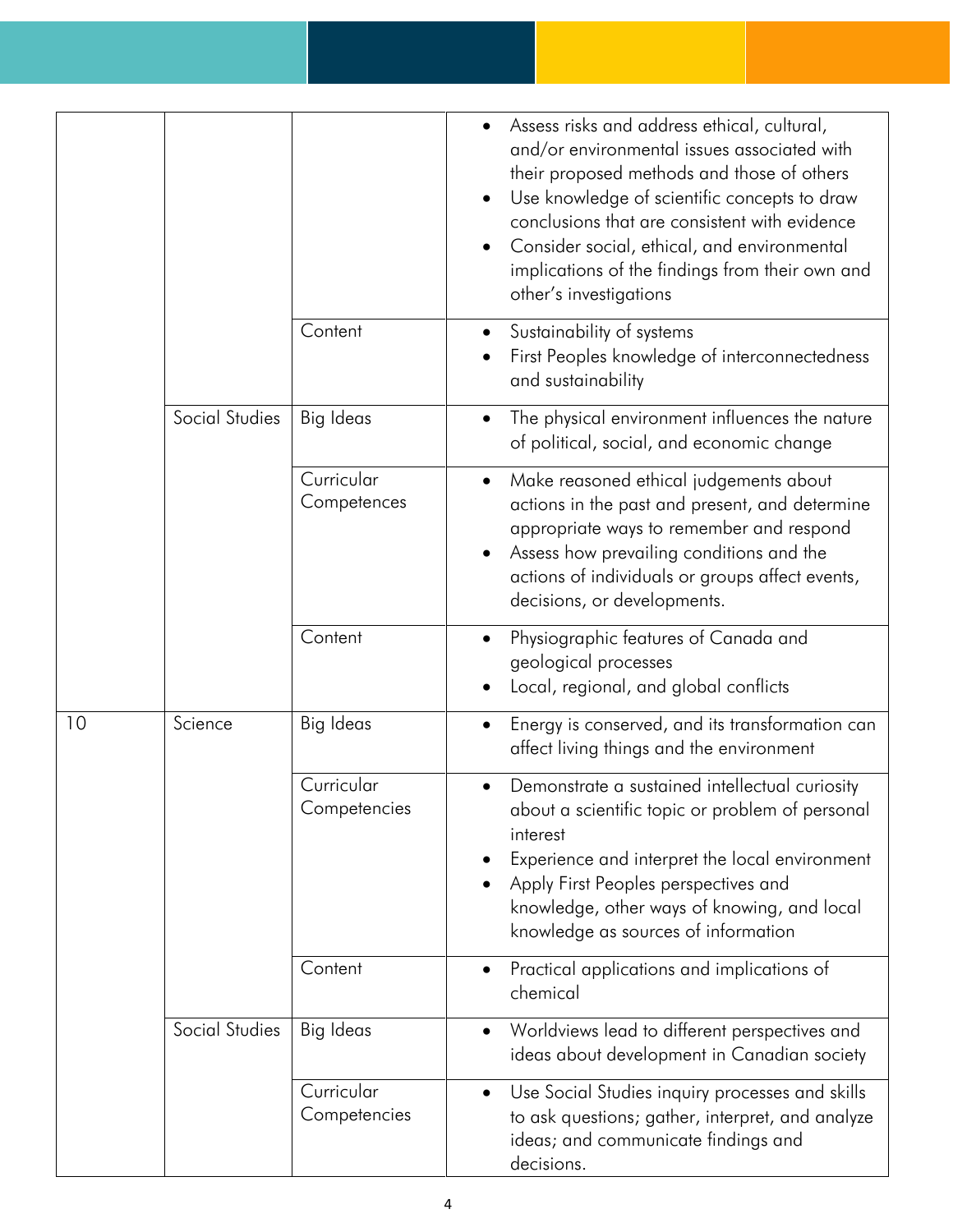|    |                          |                           | Assess how underlying conditions and the<br>actions of individuals or groups influence<br>events, decisions, or developments, and<br>analyze multiple consequences.                                                                                                                                                                                                                                                                                                                         |
|----|--------------------------|---------------------------|---------------------------------------------------------------------------------------------------------------------------------------------------------------------------------------------------------------------------------------------------------------------------------------------------------------------------------------------------------------------------------------------------------------------------------------------------------------------------------------------|
|    |                          | Content                   | Environmental, political, and economic policies<br>$\bullet$                                                                                                                                                                                                                                                                                                                                                                                                                                |
| 11 | Environmental<br>Science | <b>Big Ideas</b>          | Changing ecosystems are maintained by<br>$\bullet$<br>natural processes                                                                                                                                                                                                                                                                                                                                                                                                                     |
|    |                          | Curricular<br>Competences | Demonstrate a sustained intellectual curiosity<br>$\bullet$<br>about a scientific topic or problem of personal,<br>local, or global interest<br>Experience and interpret the local environment<br>Consider the changes in knowledge over time<br>as tools and technologies have developed<br>Contribute to care for self, others, community,<br>and world through individual or collaborative<br>approaches                                                                                 |
|    |                          | Content                   | First Peoples ways of knowing and doing<br>Human actions and their impact on the<br>ecosystem<br>Resource stewardship<br>Restoration practices                                                                                                                                                                                                                                                                                                                                              |
|    | Science for<br>Citizens  | Big Ideas                 | Scientific understanding enables humans to<br>$\bullet$<br>respond and adapt to changes locally and<br>globally                                                                                                                                                                                                                                                                                                                                                                             |
|    |                          | Curricular<br>Competences | Use local knowledge to experience and<br>interpret the local environment<br>Apply First Peoples perspectives and<br>$\bullet$<br>knowledge, other ways of knowing, and local<br>knowledge as sources of information<br>Consider social, ethical, and environmental<br>$\bullet$<br>implications of the findings from their own and<br>others' investigations<br>Contribute to care for self, others, community,<br>$\bullet$<br>and world through individual or collaborative<br>approaches |
|    |                          | Content                   | Natural hazards and responses<br>$\bullet$<br>Human impact of Earth's systems                                                                                                                                                                                                                                                                                                                                                                                                               |
| 12 | Environmental<br>Science | <b>Big Ideas</b>          | Human actions affect the quality of water and<br>$\bullet$<br>its ability to sustain life                                                                                                                                                                                                                                                                                                                                                                                                   |